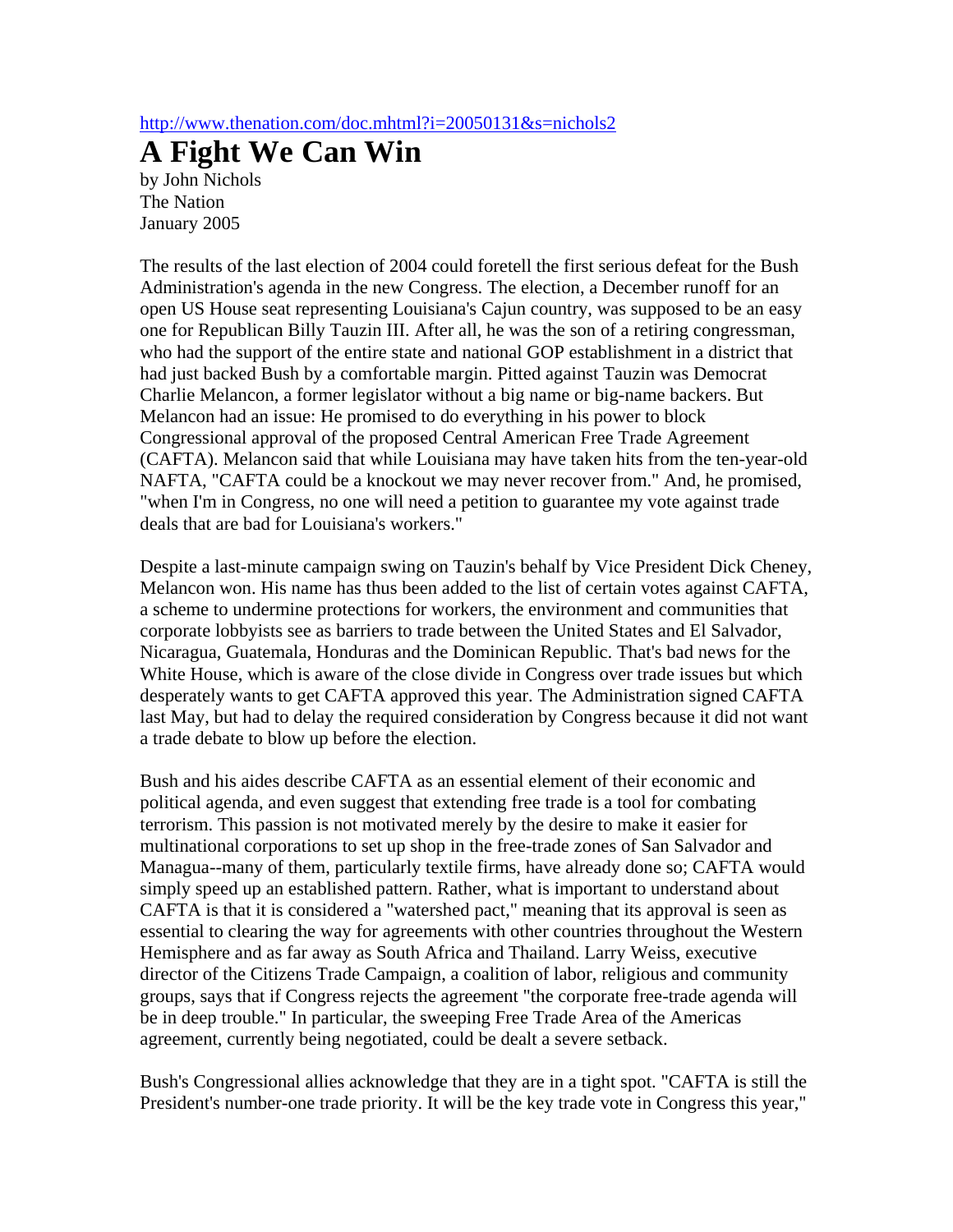Representative Kevin Brady, the Texas Republican who is the Administration's tradepolicy point man in the House, said in early January. Shaken by the Melancon victory, which was noted by House Republicans who represent districts where CAFTA's implementation could threaten the viability of sugar and textile industries, the Administration wants the agreement approved before Congress debates a Social Security overhaul and tax and tort law reforms. "The window of opportunity right now is open," a trade official recently told the Washington Times. "With CAFTA, the longer it sits around and the longer forces against it marshal themselves, the more difficult the fight could be later on."

To be implemented, CAFTA needs endorsement from both houses of Congress. The Senate will probably give its OK, so the House is the battleground. When in 2001 the House approved by a single vote the Administration's request for "fast track" authority to negotiate trade deals, twenty-one Democrats sided with the GOP leadership. In the new Congress, however, seven of those "free-trade Democrats" are gone. And there is growing dissension in Republican ranks. Concerns about record trade deficits, as well as complaints from constituents who worry that their jobs will be the next to go, have weakened the traditional GOP faith that free trade is an economic cure-all. "I think a lot of members have moved away from simply saying they are pro-free trade to saying they favor trade but want to look at the deals themselves," says Representative Mark Green, a Wisconsin Republican.

Representative Sherrod Brown, who wrote the book Myths of Free Trade and who is expected to lead Congressional opposition to CAFTA, says, "The key is to make sure that members who are on the fence feel heat early." This means that foes of the corporate free-trade regimen are in a race against time. The US Chamber of Commerce and other business lobbying groups are preparing a major campaign to pressure House members to back CAFTA; members from both parties can expect to be reminded that backing CAFTA will put them in the good graces of groups that write big campaign-contribution checks. But recent developments, including the Melancon victory and the easy re-election of Wisconsin Senator Russ Feingold, who made opposition to free-trade pacts a central theme of his campaign, have also made them aware that, at least in some parts of the country, trade may have become a potent-enough issue to trump traditional political advantages.

While the new Congress was being sworn in, fair-trade activists from across the country gathered in Washington to plot strategy and begin lobbying. The coalition is broader than in the past. Traditional critics of free-trade pacts, like the AFL-CIO and Global Exchange, are on board, but so are a growing number of green groups--the Sierra Club, for example, is warning that CAFTA rules blocking barriers to trade could undermine the ability of local governments to protect the environment. And solidarity organizations like the Committee in Solidarity with the People of El Salvador and Witness for Peace, as well as religious groups with histories of involvement in Central America, argue that CAFTA will do far more for the bottom lines of multinational corporations than it will ever do for the poor in Latin America.